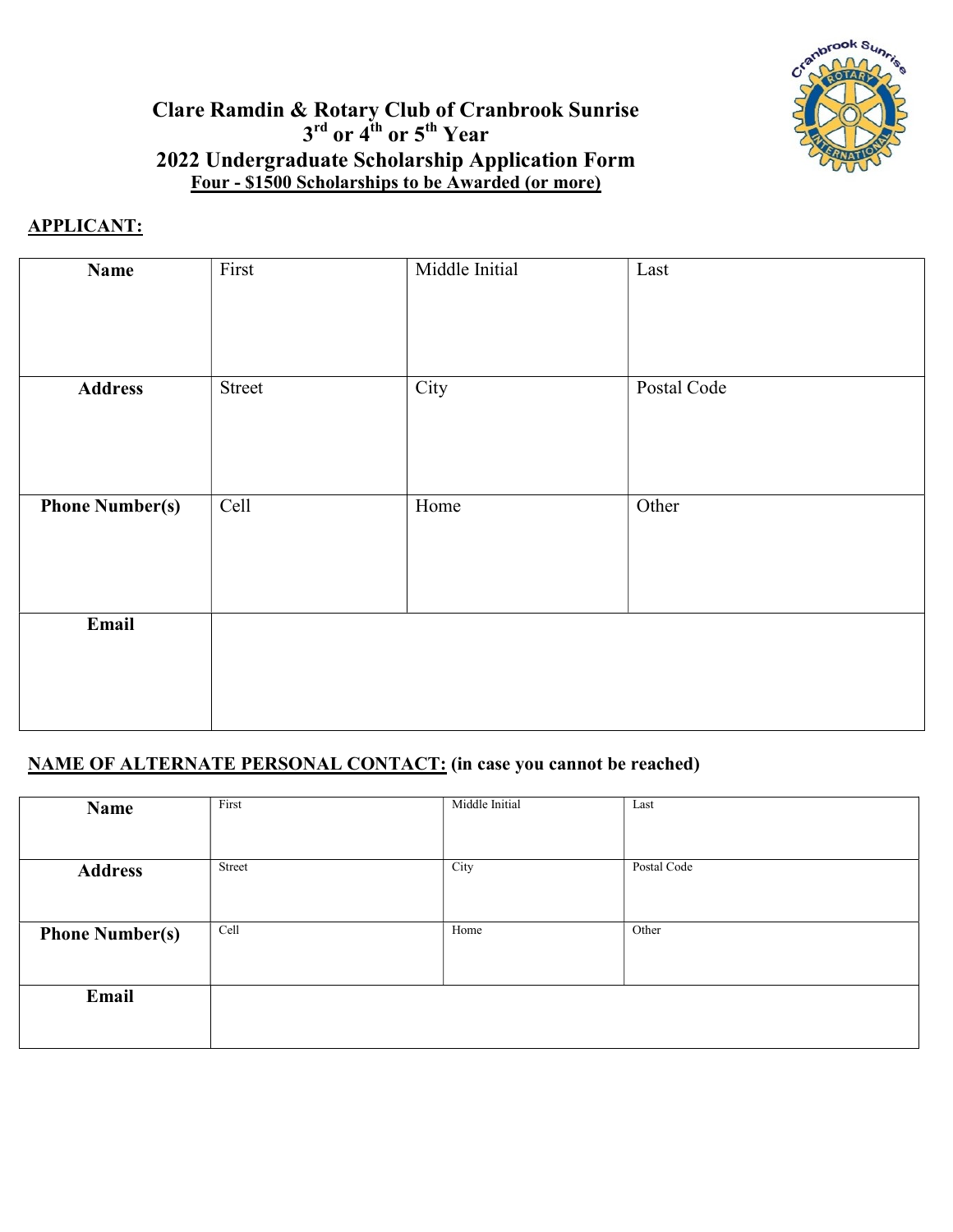#### HOW DID YOU HEAR ABOUT THE CLARE RAMDIN AND SUNRISE ROTARY SCHOLARSHIP?

- o Social Media (Facebook, Twitter, Instagram)
- o A Friend
- o A Rotarian
- o University or College
- o Other; \_\_\_\_\_\_\_\_\_\_\_\_\_\_\_\_\_\_

## HIGH SCHOOL INFORMATION:

| Graduate High<br>School (Circle One) | <b>MBSS</b> | HOME SCHOOL | PRIVATE SCHOOL (Name of<br>School) |
|--------------------------------------|-------------|-------------|------------------------------------|
|                                      |             |             |                                    |
| Year Graduated                       |             |             |                                    |
|                                      |             |             |                                    |
|                                      |             |             |                                    |
|                                      |             |             |                                    |
|                                      |             |             |                                    |

## LIST OF POST-SECONDARY INSTITUTIONS ATTENDED AND YEAR(S) ATTENDED:

| <b>Institution Name</b> | Area of Study/Major | Years attended |
|-------------------------|---------------------|----------------|
| <b>Institution Name</b> | Area of Study/Major | Years attended |
| <b>Institution Name</b> | Area of Study/Major | Years attended |
| <b>Institution Name</b> | Area of Study/Major | Years attended |